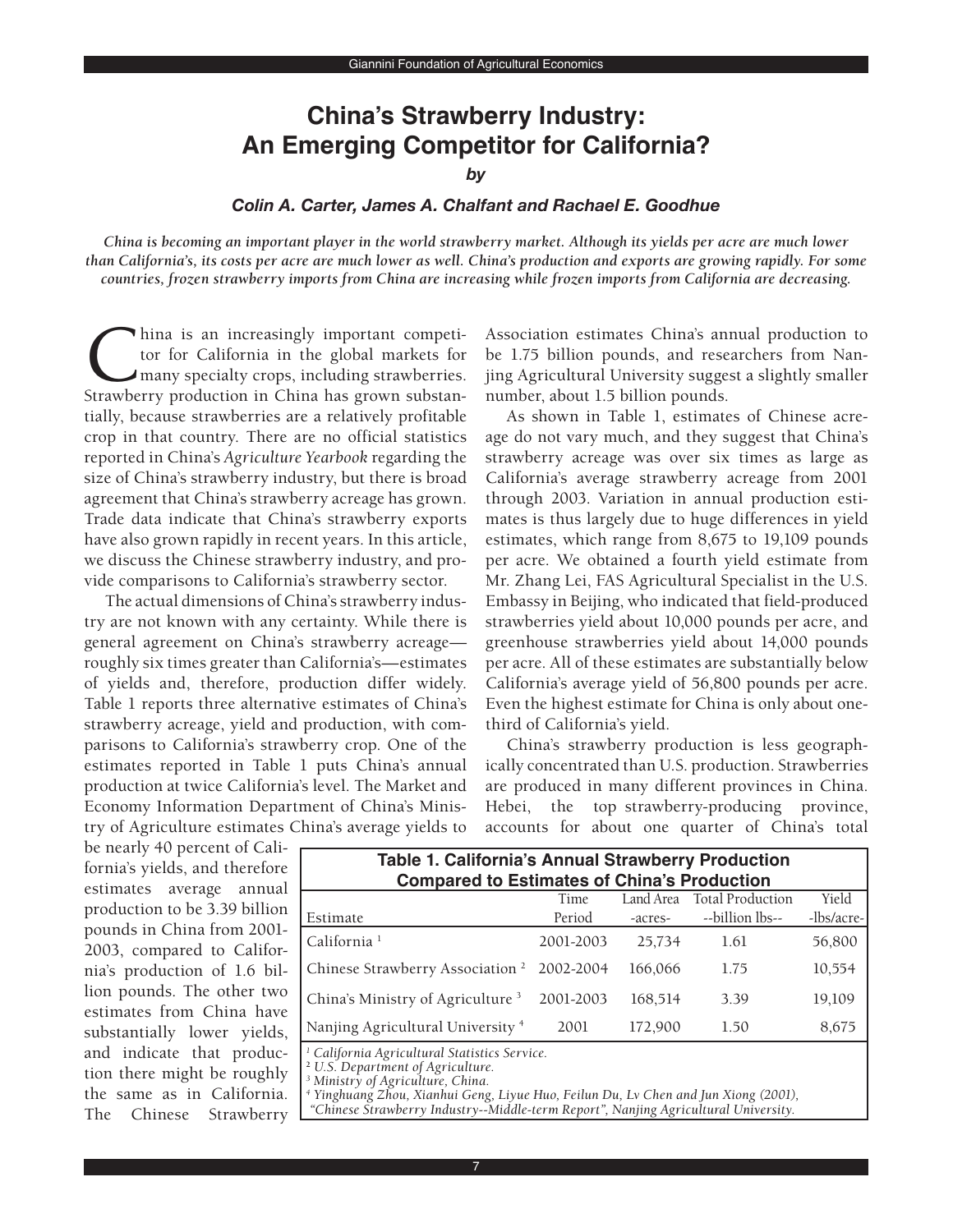| <b>Table 2. Strawberry-Producing Regions</b> |           |              |           |  |  |  |
|----------------------------------------------|-----------|--------------|-----------|--|--|--|
| in China, 2001-2003 Average                  |           |              |           |  |  |  |
|                                              | Land Area | Production   | Yield     |  |  |  |
| Regions                                      | --acres-- | million lbs. | lbs./acre |  |  |  |
| Hebei                                        | 29,652    | 782.5        | 26,322    |  |  |  |
| Shandong                                     | 25,781    | 621.9        | 24,129    |  |  |  |
| Liaoning                                     | 19,521    | 473.8        | 24,395    |  |  |  |
| Jiangsu                                      | 17,297    | 260.9        | 14,937    |  |  |  |
| <b>Zhejiang</b>                              | 11,037    | 206.8        | 18,837    |  |  |  |
| Anhui                                        | 11,029    | 147.6        | 13,381    |  |  |  |
| Sichuan                                      | 8,237     | 111.3        | 13,418    |  |  |  |
| Henan                                        | 7,742     | 132.5        | 15,858    |  |  |  |
| Hunan                                        | 7.001     | 54.6         | 8,218     |  |  |  |
| Shanghai                                     | 6,836     | 107.6        | 16,114    |  |  |  |
| Others <sup>a</sup>                          | 24,381    | 491.2        |           |  |  |  |
| Total                                        | 168,514   | 3,390.7      | 19,109.3  |  |  |  |
|                                              |           |              |           |  |  |  |

*Source: Ministry of Agriculture, China.* 

<sup>a</sup> "Others" aggregates acreage and production for all provinces and *municipalities with less than 5,000 acres.* 

production. The top three production regions account for 55 percent of total production. In contrast, California alone accounts for 89 percent of U.S. volume, and the top three states (California, Florida and Oregon) account for 97 percent of U.S. volume. Within California, Ventura County accounts for just under 30 percent of California production, and the top three counties (Ventura, Monterey and Santa Barbara) account for 69 percent of California production.

Table 2 reports acreage, production and yield for the top ten strawberry-producing provinces in China, and Figure 1 shows their geographic location. The top three strawberry-producing provinces, Hebei, Shandong and Liaoning, are in northern China, which has favorable weather conditions for strawberry production. Hebei's production season is from November to mid-June. Good weather for strawberries, combined with superior growing techniques and varieties, means that northern yields are much higher than southern yields, as Table 2 shows. Jiangsu, which has the highest strawberry production of the southern provinces, has an average yield that is less than two-thirds of the average yields of the top three provinces. Jiangsu's production season is from mid-December through June. This regional yield difference is similar to differences in the United States, where Florida's average yield is about 40 percent of California's, and all other states have yields less than 60 percent of Florida's.

However, Florida's growing season is shorter compared to California's growing regions, particularly those in the northern part of California. No such differences in length of growing seasons are apparent among China's strawberry-growing provinces.

## **Production**

The majority of China's strawberry growers are small-scale family farmers who grow a variety of crops. The average grower cultivates less than 0.7 acres in total, and most growers do not hire labor. The use of hired labor is limited to the harvest season, if it is used at all. In other cases, neighbors might share labor during busy times. The daily wage for field labor is \$1.20 to \$2.40. Some farmers use methyl bromide to fumigate the soil before planting, but information on methyl bromide usage, and the usage of fumigants more broadly, is very limited. China's strawberry growers face significant disease problems, which fumigation with methyl bromide or other chemicals can reduce. Methyl bromide can be purchased in small enough quantities to be a viable option for small growers, so the use of the fumigant itself is not limited by the small size of the average grower's farm. However, other factors, such as knowledge of effective fumigation techniques, may be limited by scale considerations. If fumigation becomes more widespread in China, disease will become a less important factor and yields could increase substantially.

In California, the average strawberry grower has 63 acres of strawberries, although 70 percent of growers have less than 50 acres. Unlike in China, the typical California grower hires a substantial amount of field labor. According to University of California estimates, a strawberry grower requires 700 to 1,000 hours per acre of harvesting labor, depending on the production region, at a cost per hour of \$9 to \$10 (http:// coststudies.ucdavis.edu). The majority of California's strawberry acreage is fumigated before planting, with methyl bromide or another fumigant, to control pests and diseases.

In China roughly 80 percent of the strawberries are produced in plastic-covered greenhouses, instead of in fields, as in California. Generally, field-grown strawberries are produced mid-season in China, when weather conditions are most favorable, and greenhouse production extends the season both earlier and later. There are three main types of greenhouses, with different costs and expected lifetimes. Wood-framed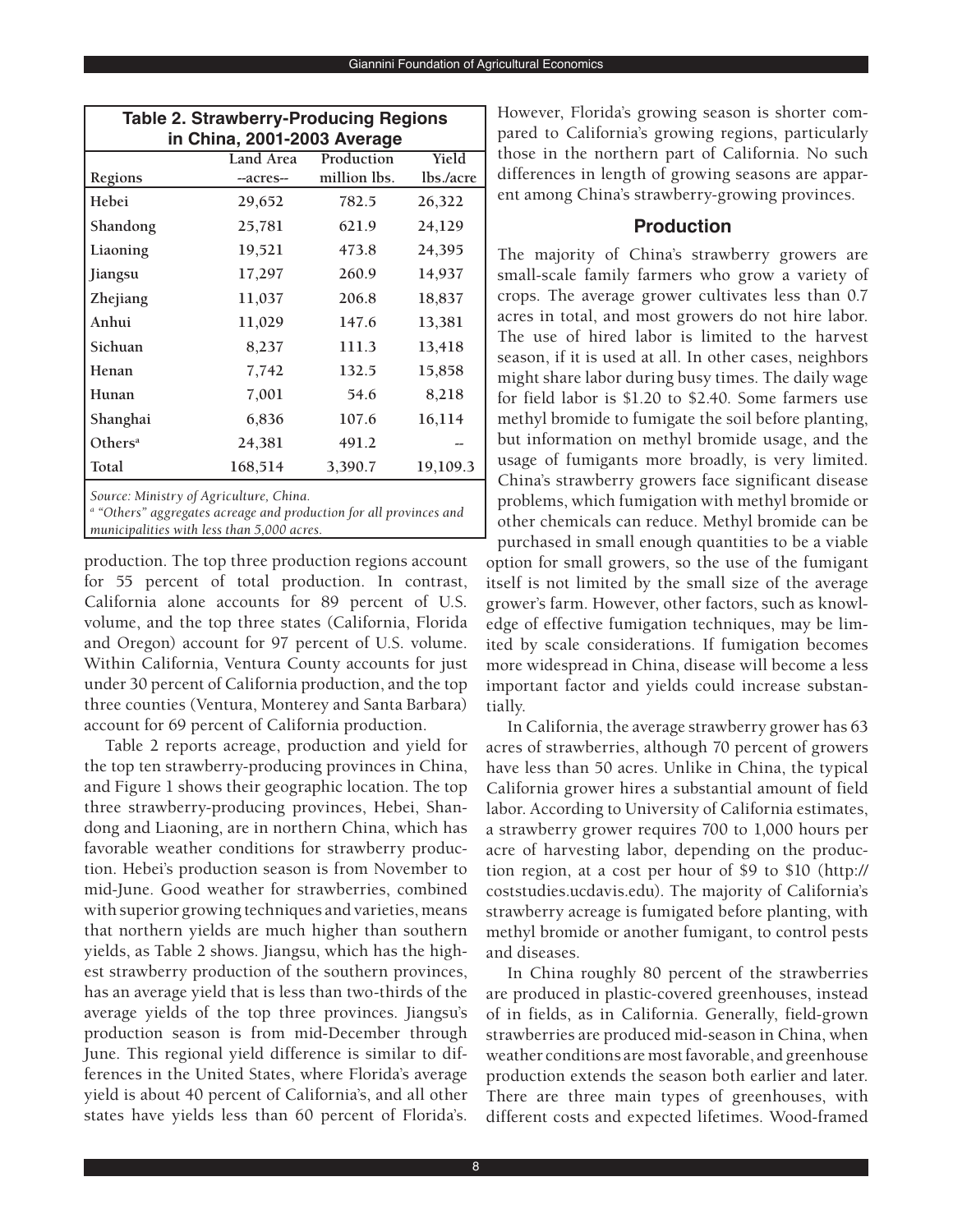

greenhouses are the cheapest, costing about \$350, according to Jiangsu government officials. Woodframed greenhouses last two to three years. Steelframed greenhouses cost more, up to \$1,200, but last significantly longer—nine to ten years. A less common type of greenhouse is the "sunshine greenhouse" used by some large growers. "Sunshine greenhouses" have three brick walls, with one plastic-covered frame wall. Although sunshine greenhouses are superior in terms of productivity and useful lifetime, they are fairly uncommon due to their substantial initial cost of \$1,200 to \$2,400.

One similarity between the California and China strawberry industries is the varieties grown. University of California varieties, such as Camarosa, are planted on about 60 percent of California acreage. Some of these varieties are also grown in China. Generally, strawberry varieties planted in China mostly originated elsewhere. Japan and the U.S. are the most important sources, although some varieties have been obtained from Europe. Imported varieties are sometimes then propagated within China. Unlike California growers, who buy certified disease-free and pest-free nursery plants every year, most growers in China propagate plants on-farm, or they may buy plants from other growers who do so. These grower-propagated plants

cost \$0.018 to \$0.024 per plant, about one-fourth of what California growers pay for certified plants, and about onefifth of what certified imported plants would cost in China. However, some growers in China do purchase certified imported plants, in order to meet quality requirements in production contracts with buyers such as McDonalds. The lowcost, grower-propagated plants are risky to use because grower-propagated plants may carry diseases and/or pests that can reduce both plant vigor and yields. This means that if growers in China increase their use of certified plants, they will be able to increase yields. Another possible avenue for increasing yields would be the development of more strawberry varieties specifically tailored to conditions in China's major production regions. China reportedly has an extensive breeding program underway.

## **Domestic Market**

Domestically, China's demand for fresh strawberries is growing rapidly. As urban incomes have increased, and as consumers' consumption patterns have changed, the domestic demand for fresh strawberries has taken off. About 80 percent of China's production is consumed domestically as fresh strawberries. The fresh strawberry market in China is primarily a regional market, rather than a national one. Each production area tends to sell to nearby population centers. Prices therefore vary by production area. Within a season, prices tend to reach a maximum around the Chinese New Year, in January or February, and reach a minimum mid-season when volume is highest, regardless of the region.

For example, fresh strawberries from Hebei in the north are sold primarily in Beijing, Tianjin, Liaoning Province, Jilin Province and Heilongjiang Province. Fresh market prices range from \$0.24 to \$1.20 per pound, with a seasonal average between \$0.36 and \$0.55. From November through mid-April, Hebei strawberries are sold in the fresh market. From mid-April through the end of the season in June, they are sold in the processed market. There are many processing facilities in Hebei that produce canned strawberries, strawberry jam and strawberry wine, as well as frozen strawberries, the dominant processed product.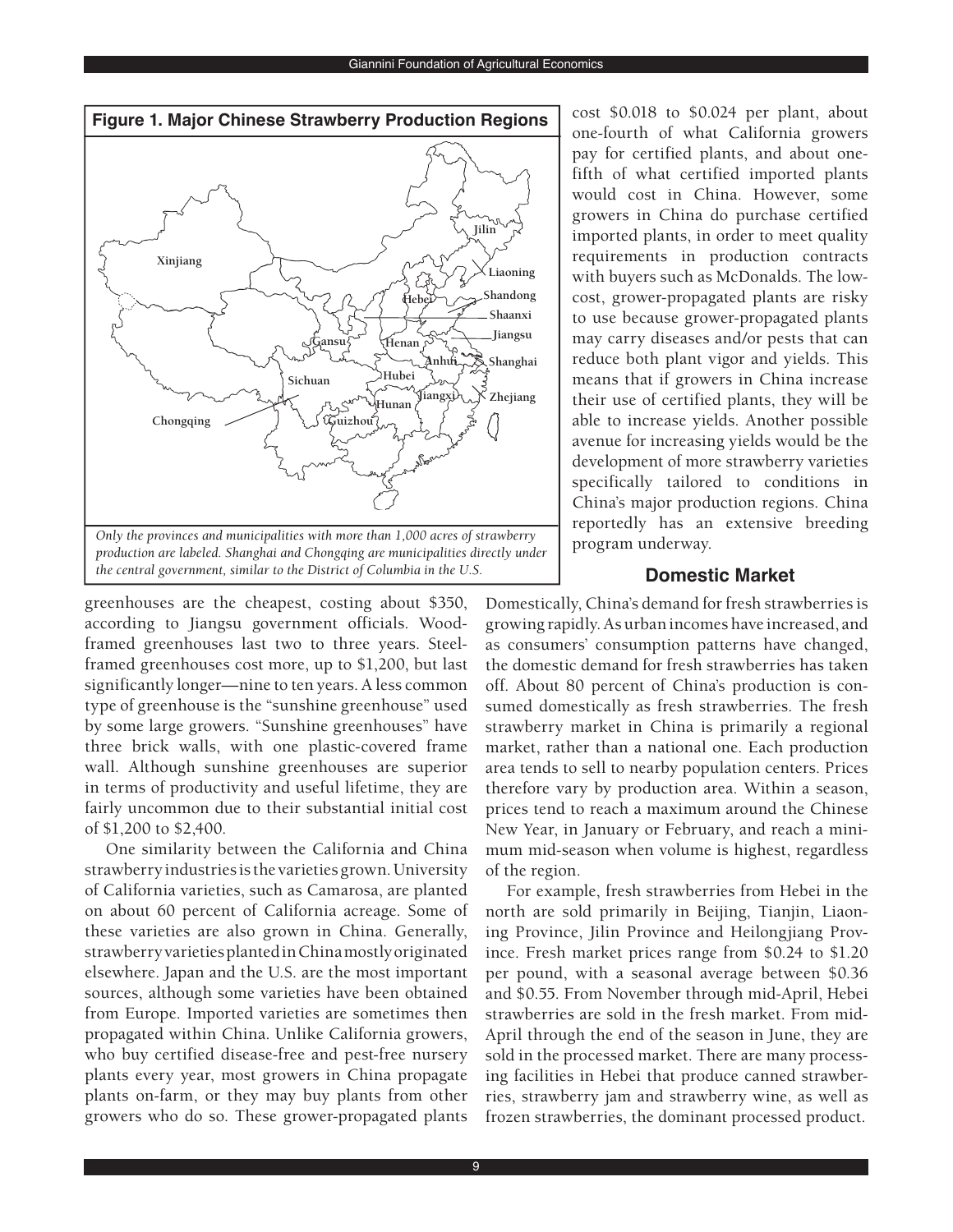

ern production region, are sold primarily in Shanghai, Jiangsu Province, Zhejiang Province and Anhui Province. Fresh market prices range from \$0.48 per pound to \$1.20 per pound, with an average price of \$0.72 per pound.

California's strawberry industry, in contrast, serves a national fresh strawberry market. All production regions ship across the country (and to Canada) during their fresh strawberry production season. As in China, the demand for fresh strawberries has been growing. About three-fourths of California's total strawberry production is marketed as fresh strawberries, and about 88 percent of fresh strawberries are consumed domestically.

#### **Export Markets**

China's strawberry exports in 2004 were 150 million pounds, or about nine percent of the China Strawberry

Association's estimated average production volume for the 2002-2004 time period. In 2004, California exported about 12 percent of its total fresh production and five percent of its total frozen production.

In China, the importance of exports varies by production region. Hebei exports about nine percent of its production, while Jiangsu exports about one-quarter of its annual production. This difference may be due in part to the differences in growing conditions, which lead to lower berry quality in the south, particularly later in the season. Lower-quality berries are used for processing, so given that the vast majority of exports are processed berries, a region with a larger share

cessed berries in total production exports a hare of production, other things equal.

recent growth in China's exports of fresh and strawberries has been remarkable. Accordhe USDA, China's fresh strawberry exports 2.52 million pounds in 2004, a 54 percent over its 2002 volume. Hong Kong and the Kingdom are the two largest importers of 's fresh strawberries.

oximately 70 percent of China's frozen strawroduction is exported. Frozen strawberry are also growing rapidly: Exports totaled illion pounds in 2004, almost double the port volume of 76.9 million pounds. China its frozen strawberries to many countries. nd Japan are the largest importers, but Aus-

tralia, Canada and the U.S. also import significant volumes. China has dramatically increased its frozen strawberry exports to the U.S. over the past few years, as shown in Figure 2. Within three years, volume increased from 2 million to 12 million pounds. Over the same time period, Canada and Japan substantially increased their imports from China as well.

China's increased exports contrast with a mixed picture for California's exports over the same time period. California's fresh strawberry exports grew substantially between 2001 and 2003, almost doubling, and then declined by about ten percent in 2004. Frozen exports declined by nearly 50 percent between 2002 and 2003, and then fell slightly (four percent) between 2003 and 2004. Canada buys over one-half of California's frozen strawberry exports, so the increase in China's exports to Canada could have a significant effect on California. *Continued on page 15* 



*Strawberry production in China is often on small plots that are integrated with production of other crops. Photo by Wensi Zhang.*